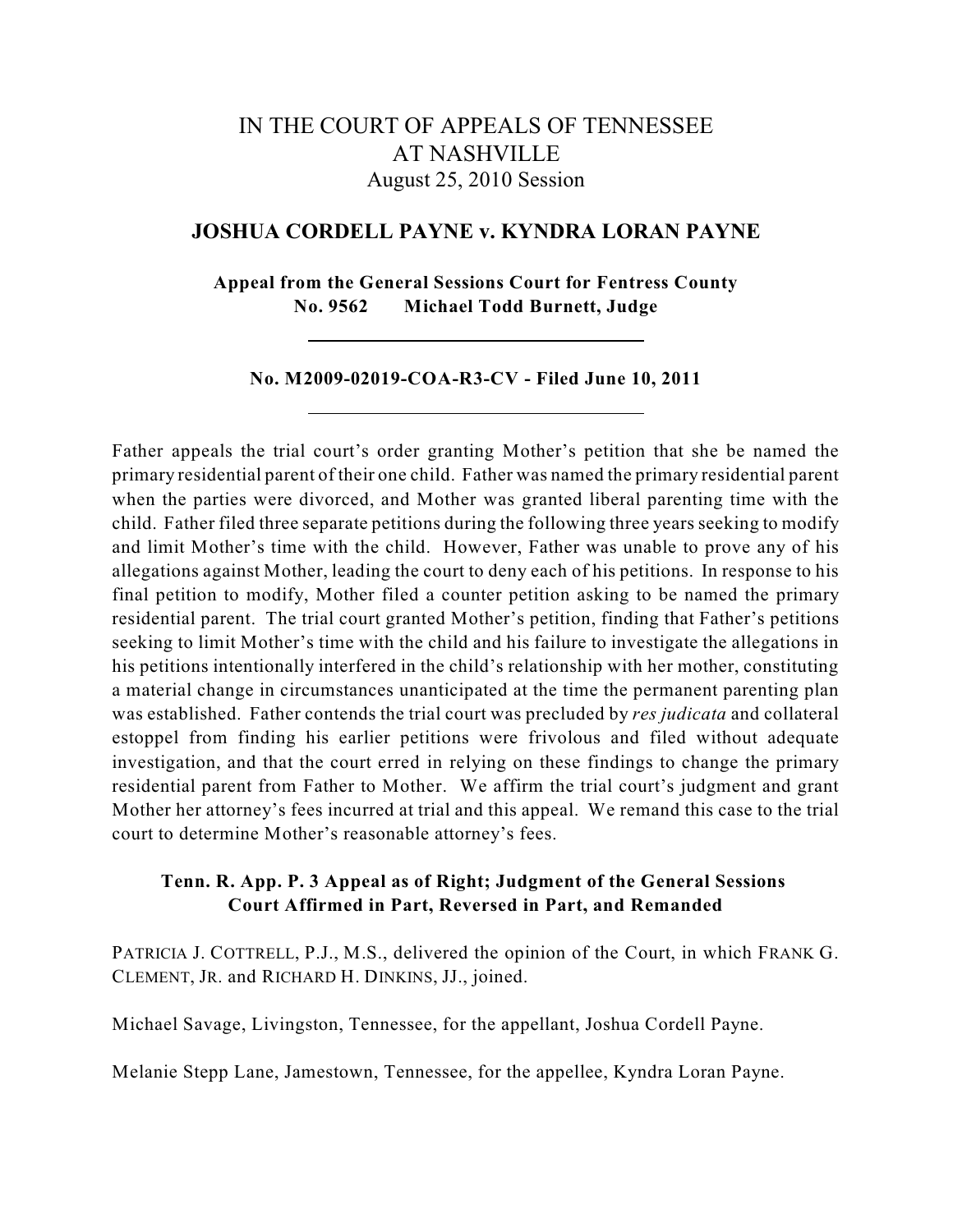#### **OPINION**

Kyndra Loran Payne ("Mother") and Joshua Cordell Payne ("Father") were married and had a child in 2003. They were divorced in October 2005, Father was named the primary residential parent, and Mother was granted residential time with the child. Father filed various petitions starting in 2006 asking for Mother's time with the child to be reduced based on allegations of improper conduct that Father ultimately was unable to prove. In November 2008 Mother filed a counter petition in response to Father's third petition in which she asked to be named the primary residential parent. Following a hearing, the trial court granted Mother's petition and named her the primary residential parent. Father appealed that order to this Court. For the reasons stated below, we affirm the trial court's judgment.

## **I. BACKGROUND**

Father filed a complaint for divorce in May 2005, when the child was two years old. Mother and Father agreed to a Temporary Parenting Plan in which both parents had equal time with their child. The trial court held a hearing in October 2005 and entered an Order of Divorce in which Father was named the primary residential parent, with Mother to have the child Tuesdays, Thursdays, and every other weekend. Decisions regarding the child's education, health care, religious upbringing and extracurricular activities were to be made jointly. The Order of Divorce was entered in March 2006, *nunc pro tunc* October 20, 2005.

Father filed his first Petition for Modification of Residential Parenting and Petition for Emergency Custody on March 20, 2006. The grounds for this petition were that Mother allegedly was engaged in sexual activities with men to whom she was not married and that one of Mother's male friends may have touched the child inappropriately. The trial court held an *ex parte* hearing on March 20, 2006, and entered a restraining order against Mother pending a full and final hearing on Father's allegations. Mother filed an Answer to Father's petition denying Father's allegations. The trial court held a hearing on March 30 and dismissed the restraining order against Mother. The trial court found no evidence of wrongdoing by Mother (or her male friend) and restored the parenting arrangement to the terms set out in the parenting plan attached to the Order of Divorce.

Father filed a second Petition for Modification of Residential Parenting, Parenting Time, and Petition for Emergency Restraining Order on September 21, 2006. The basis for this petition was Father's allegation that Mother was using illegal drugs, as well as the earlier allegation of improper touching by one of Mother's male friends. The trial court held an *ex parte* hearing on October 5, 2006, and entered a restraining order against Mother, enjoining her from further parenting time with the child unless supervised, pending a full and final hearing. The court held a hearing on October 24 and found that Father had failed to carry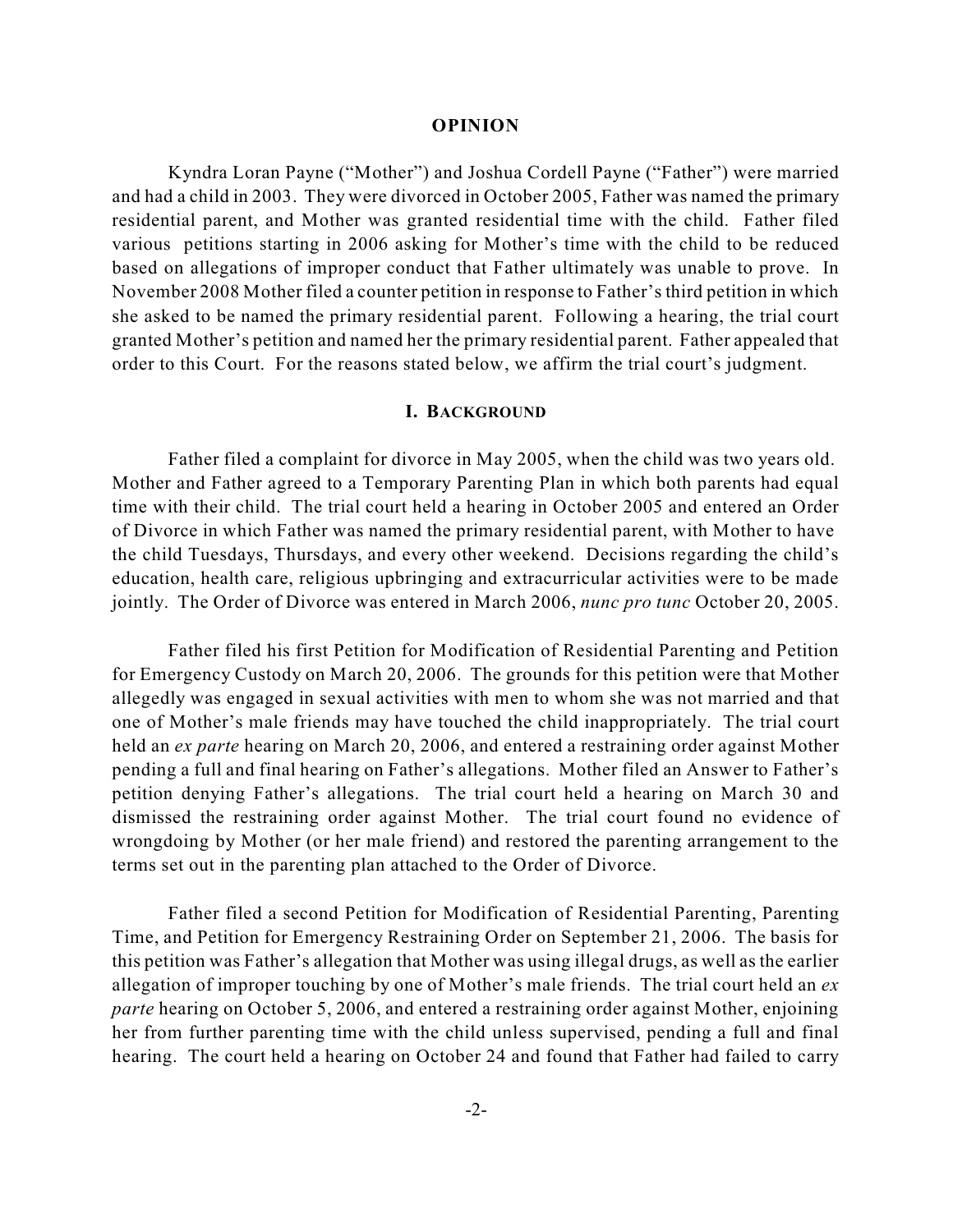his burden of proof to show any wrongdoing by Mother. The court ordered both Mother and Father to undergo drug testing and ordered the prior parenting plan to be reinstated, except that Mother's parenting time was to be supervised by her mother or grandmother pending the outcome of the drug tests.

Father filed a third Petition to Modify Residential Parenting on September 12, 2008. The basis of this petition was Father's fear Mother would remove the child from the school she was enrolled in and place her in a school closer to Mother's home. Mother answered the petition denying Father's allegations. Mother also filed a Counter Complaint alleging a material change in circumstances warranting naming Mother the primary residential parent. The material changes in circumstances Mother identified included Father's failure to follow the parenting plan ordered by the trial court as well as interfering with Mother's relationship with the child.

The trial court held a hearing on August 13, 2009, and heard testimony from Mother, Father, Mother's mother, a woman who works with Mother's mother, and two teachers from the child's school. Following the hearing, the court found as follows:

(1) The minor child . . . has been tardy to school a number of times while in the mother's care. This is a great concern to the Court and must be remedied.

(2) The parents, Joshua Payne and Kyndra Payne, have failed to communicate with each other regarding school issues and other parenting issues.

(3) The Petition to Modify the Permanent Parenting Plan filed by [Father] on September 29, 2008 is frivolous and the allegations of fact were not investigated nor do they constitute a material change in circumstances.

(4) The allegations of fact made in previous petitions to modify the Permanent Parenting Plan, filed on March 20, 2006 and September 21, 2006, were made without necessary investigations.

(5) [Father] assaulted Sue Sexton, [Mother's] mother, in Crossville on February 26, 2006.

(6) These actions by [Father] constitute an intentional interference in the child'srelationship with her mother and are a material change in circumstances unanticipated at the time the Permanent Parenting Plan was established.

(7) Both parents have provided for the child's physical needs and have shown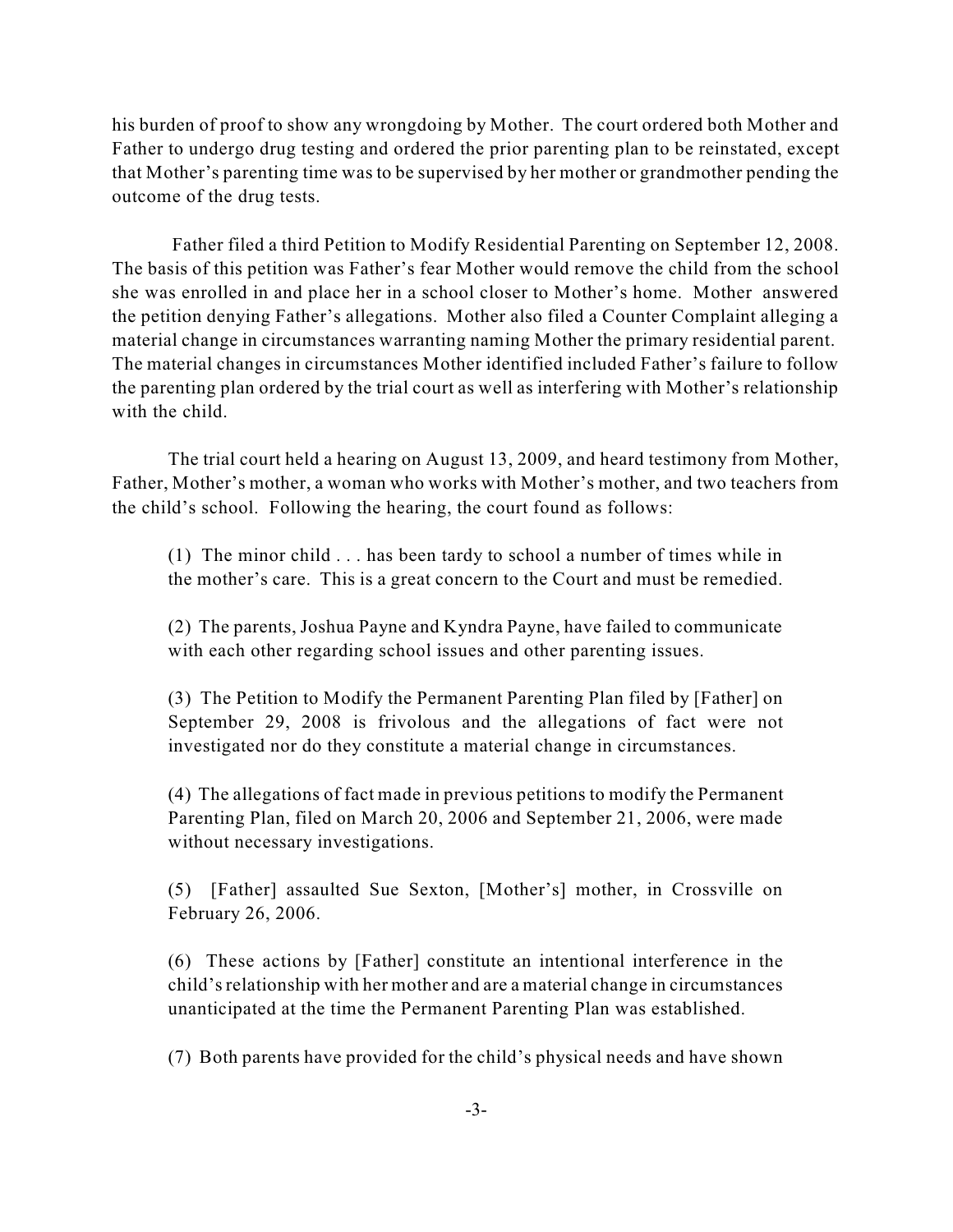affection for the minor child.

(8) The current Parenting Plan is not in the best interest of the minor child . . . .

(9) It is in the minor child 's best interest that [Mother] be named Primary Residential Parent and that the current Permanent Parenting Plan be modified.

Based on these findings of fact, the court ordered as follows:

(1) [Mother] will be the Primary Residential Parent of the parties' minor child . . . .

(2) [Mother] will ensure that the child . . . is at school on time every day.

(3) [Mother] will provide attendance records to her attorney, Melanie Lane, each month. Attorney Melanie Lane will forward these records to Attorney Lynda Simmons and to the Court for review.

(4) [Father] will notify [Mother] and [Mother] will notify [Father] via e-mail or U.S. Mail, of any concerns about the child including, but not limited to, school issues, medical or emotional problems, and behavioral problems. The parties will provide their mailing addresses and e-mail addresses to their respective counsel. Counsel will exchange these addresses and provide them to their clients.

(5) [Father] will pay child support in accordance with the Tennessee Child Support Guidelines.

(6) The Permanent Parenting Plan attached to this Order is hereby incorporated.

The Permanent Parenting Plan attached to the court's order dated September 4, 2009, granted Mother 249 days with the child and Father 116 days with the child. This was a change from the parenting plan attached to the Order of Divorce, which had granted Mother 168 days and Father 197 days.

## **II. ISSUES ON APPEAL**

Father appeals, raising several issues. First, Father argues the court's finding that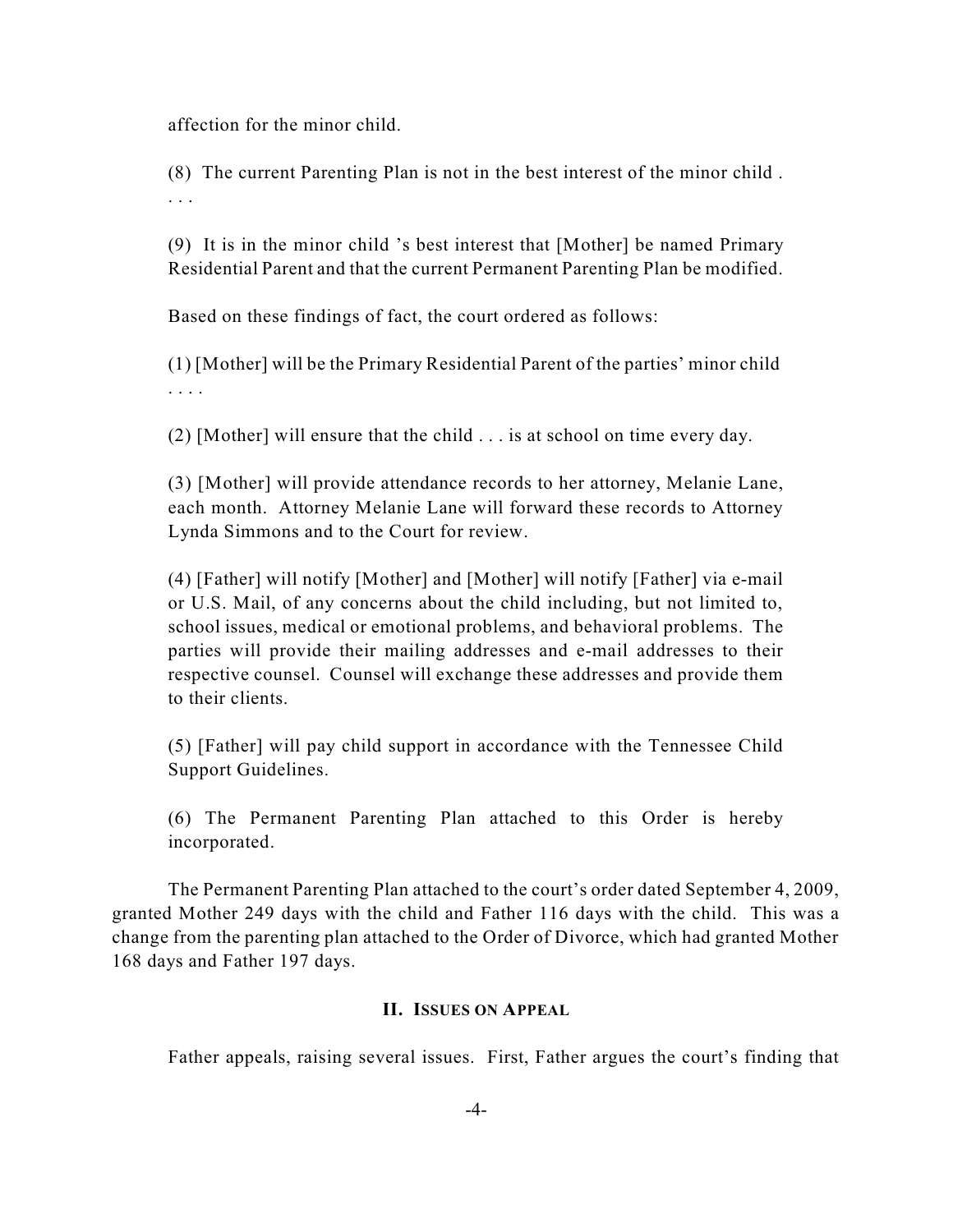Father's petitions filed in March and September 2006 were made without necessary investigation was barred by the doctrines of *res judicata* and collateral estoppel. Second, Father argues the court's finding that the petitions filed in March and September 2006, were filed without necessary investigation is not supported by the facts, case law, or Tennessee Rules of Civil Procedure. Third, Father argues the court's finding that the petition filed in September 2008 was filed without necessary investigation is not supported by the facts, case law, or Tennessee Rules of Civil Procedure. Finally, Father argues the court's finding that Father assaulted Mother's mother in Crossville in February 2006 is barred by the doctrines of *res judicata*, collateral estoppel, and/or Tennessee Rule of Civil Procedure 13.01. Mother argues she should have been awarded her attorney's fees pursuant to Tenn. Code Ann. §36-5- 103.

# **III. ANALYSIS**

#### **A. STANDARD OF REVIEW**

We review the trial court's findings of fact *de novo* upon the record, according its findings a presumption of correctness unlessthe preponderance of the evidence is otherwise. *Kendrick v. Shoemake*, 90 S.W.3d 566, 569-70 (Tenn. 2002); Tenn. R. App. P. 13(d).

The most important consideration in making custody decisions is promoting the child's welfare by creating an environment that encourages a nurturing environment with both parents. *Curtis v. Hill*, 215 S.W.3d 836, 840 (Tenn. Ct. App. 2006). As we have explained:

Trial courts are vested with wide discretion in matters involving custody of children. Accordingly, a trial court's decision regarding custody or visitation should be set aside only when it falls outside the spectrum of rulings that might reasonably result from an application of the correct legal standards to the evidence found in the record.

*Curtis*, 215 S.W.3d at 839 (citing *Edwards v. Edwards*, 501 S.W.2d 283, 291 (Tenn. Ct. App. 1973) and *Eldridge v. Eldridge*, 42 S.W.3d 82, 88 (Tenn. 2001) (quotations omitted)).

Modifying a parenting plan to change the identity of the primary residential parent is governed by Tennessee Code Annotated  $§36-6-101(a)(2)(B)$ , which provides as follows:

If the issue before the court is a modification of the court's prior decree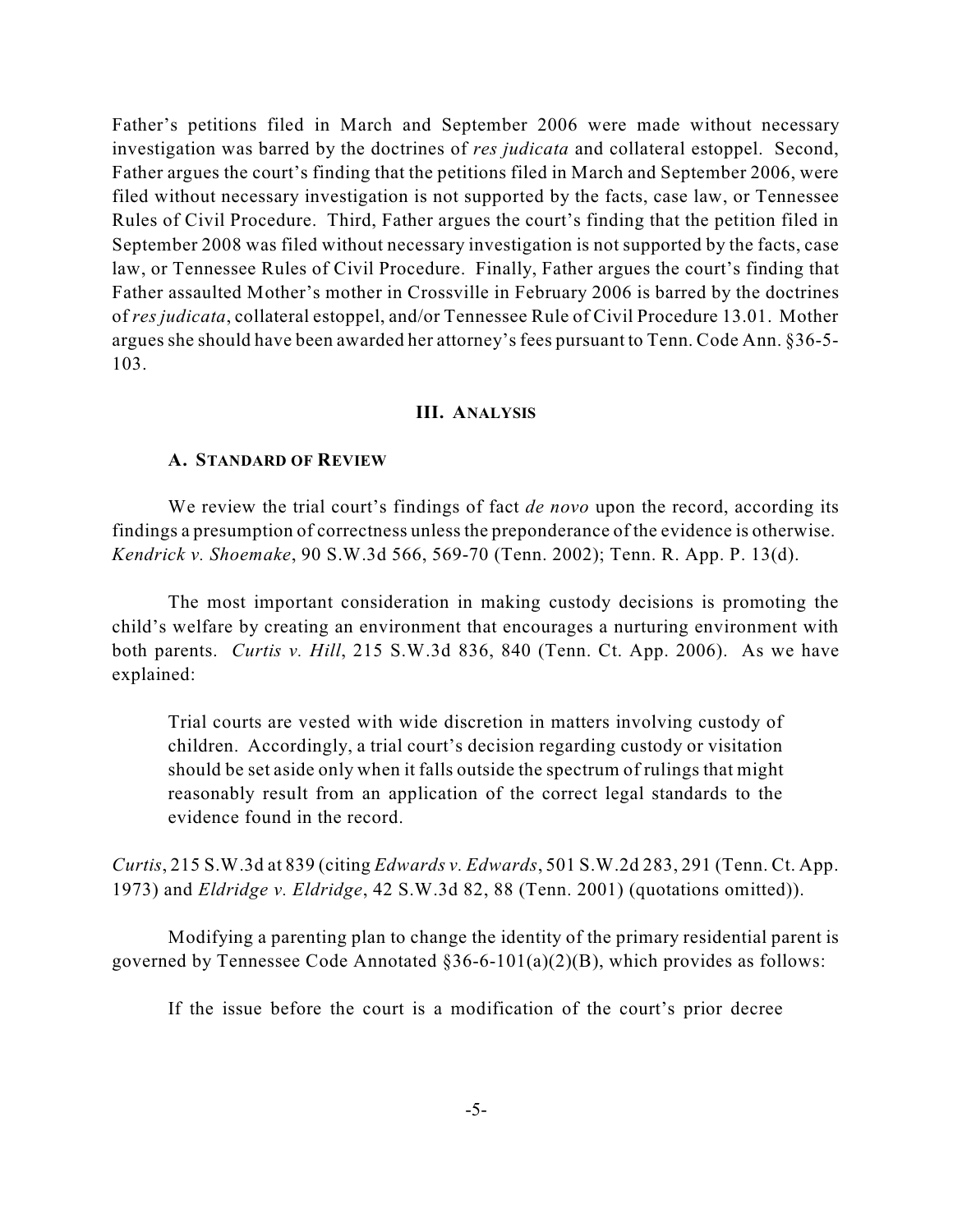pertaining to custody, the petitioner must prove by a preponderance of the evidence a material change in circumstance. A material change of circumstance does not require a showing of a substantial risk of harm to the child. A material change of circumstance may include, but is not limited to, failure to adhere to the parenting plan or an order of custody and visitation or circumstances that make the parenting plan no longer in the best interest of the child.

As the statute makes clear, a trial court has no authority to modify a permanent parenting plan without a showing of a material change of circumstances that makes a change in the child's best interest, based on the factors set forth in Tenn. Code Ann. §36-6-404(b). *Davidson v. Davidson*, 2010 WL 4629470, at \*5 (Tenn. Ct. App. Nov. 15, 2010); *see Hansen v. Hansen*, 2009 WL 3230984, at \*3 (Tenn. Ct. App. Oct. 7, 2009) (parenting plan cannot be altered on a whim). "Only if a material change of circumstances is shown to exist is the trial court to proceed to the next step of the analysis: whether modification of the existing parenting arrangement is in the child's best interest." *Birdwell v. Harris*, 2007 WL 4523119, at \*5 (Tenn. Ct. App. Dec. 20, 2007) (citing *Cranston v. Combs*, 106 S.W.3d 641, 644 (Tenn. 2003) and *Curtis*, 215 S.W.3d at 840).

Appellate courts are reluctant to alter a trial court's determination of what is in a child's best interest. As we explained in *Birdwell v. Harris*:

Because of the broad discretion given trial courts in matters of child custody, visitation, and related issues, including change in circumstances and best interests, and because of the fact specific nature of such decisions, appellate courts are reluctant to second-guess a trial court's determination regarding custody and visitation. Accordingly, this court will decline to disturb a trial court unless that decision is based on the application of incorrect legal principles, is unsupported by a preponderance of the evidence, or is against logic or reasoning.

2007 WL 4523119, at \*6 (citing *Parker v. Parker*, 986 S.W.2d 557, 563 (Tenn. 1999), *Nelson v. Nelson*, 66 S.W.3d 896, 901 (Tenn. Ct. App. 2001), *Gaskill v. Gaskill*, 936 S.W.2d 626, 631 (Tenn. Ct. App. 1996), *Eldridge*, 42 S.W.3d at 85, and *Adelsperger v. Adelsperger*, 970 S.W.2d 482, 485 (Tenn. Ct. App. 1997)).

 $1$ <sup>1</sup>The modification herein was a change in designation of the primary residential parent. Determining the primary residential parent under the current statutory scheme is the equivalent of awarding primary custody under the earlier statute.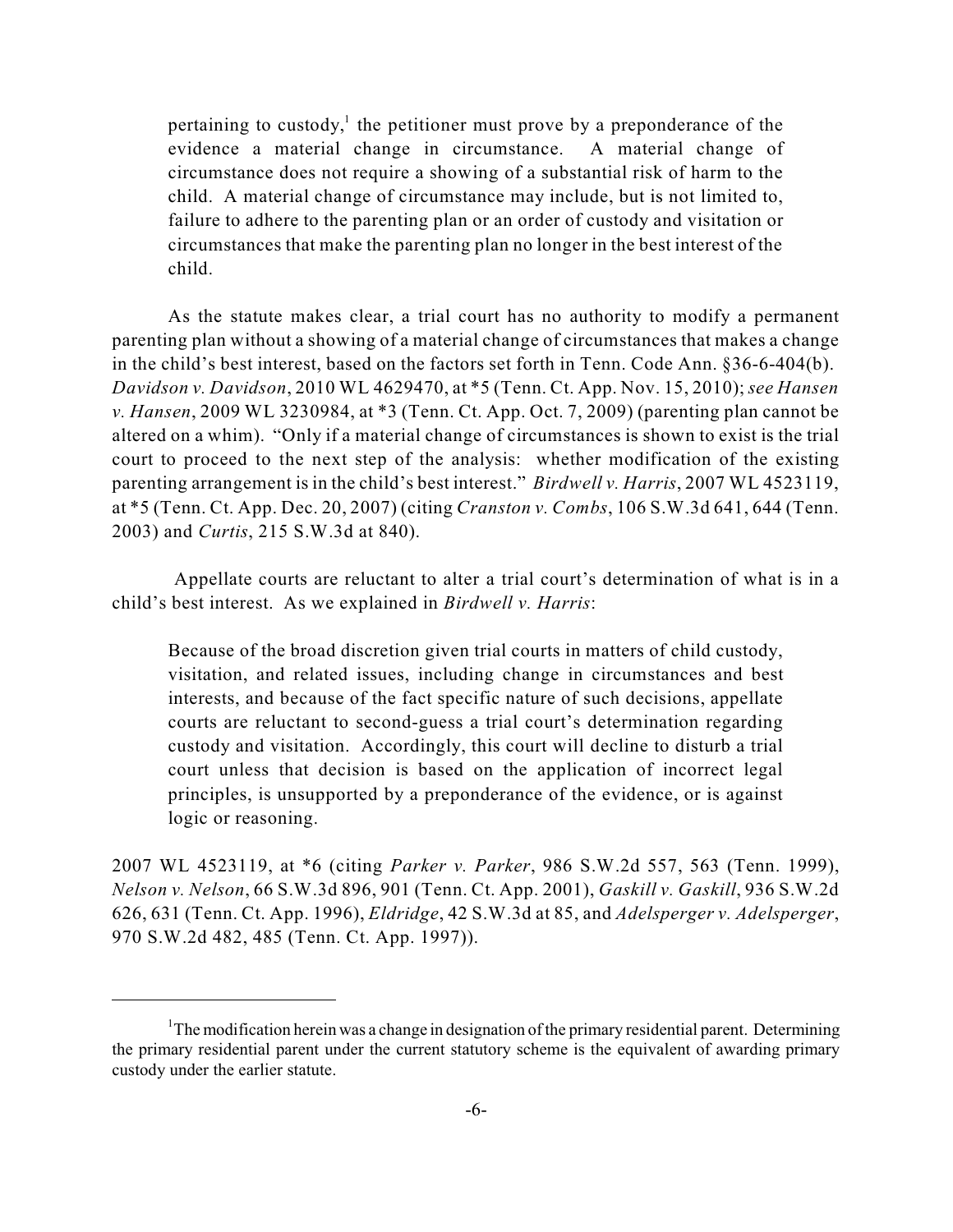#### **B. Determining the Child's Best Interest**

Father does not contest the trial court's determination that a material change of circumstances had occurred and that the residential schedule directing the child to alternate houses nearly every day was not in the child's best interest. Rather, Father argues the court was barred by the doctrines of *res judicata* and/or collateral estoppel from (1) finding his 2006 petitions for modification were frivolous and/or made without necessary investigation because these petitions were not deemed frivolous when they were heard, and (2) finding that he assaulted Mother's mother on February 26, 2006. Father contends the trial court erred by relying on these findings to determine that it was in the child's best interest to change the primary residential parent from Father to Mother. We do not agree.

# **1.** *RES JUDICATA* **AND COLLATERAL ESTOPPEL**

The doctrine of *res judicata* bars a second suit between the same parties on the same cause of action with respect to issues that were or could have been litigated in the earlier suit. *Creech v. Addington*, 281 S.W.3d 363, 376 (Tenn. 2009). For the doctrine of *res judicata* to apply, there must be a final judgment on the merits that involved the same cause of action as the current action. *Id*. at 377.

The doctrine of collateral estoppel prevents the same parties from relitigating the same issue in a later proceeding. *Mullins v. State of Tennessee*, 294 S.W.3d 529, 534 (Tenn. 2009). "To prevail with a collateral estoppel claim, the party asserting it must demonstrate (1) that the issue to be precluded is identical to an issue decided in an earlier proceeding, (2) that the issue to be precluded was actually raised, litigated, and decided on the merits in the earlier proceeding, (3) that the judgment in the earlier proceeding has become final, (4) that the party against whom collateral estoppel is asserted was a party or is in privity with a party to the earlier proceeding, and (5) that the party against whom collateral estoppel is asserted had a full and fair opportunity in the earlier proceeding to contest the issue now sought to be precluded." *Id.* at 535 (citing *Gibson v. Trant*, 58 S.W.3d at 118 (Birch, J., concurring and dissenting) (itself citing *Beaty v. McGraw*, 15 S.W.3d 819, 824–25 (Tenn. Ct. App.1998)).

Father's first petition to modify alleged inappropriate touching of the child by one of Mother's male friends, which resulted in an *ex parte* restraining order against Mother that stayed in effect, preventing Mother from seeing her child at all, until the court held a hearing ten days later. Father stated in this petition: "[Father] fears that the minor child of the parties will suffer immediate and irreparable harm if [Mother] is not restrained and enjoined from any further visitation and/or parenting time . . . ." Mother denied any wrongdoing by her friend against her child, and alleged in a cross complaint that Father assaulted her mother while holding their child.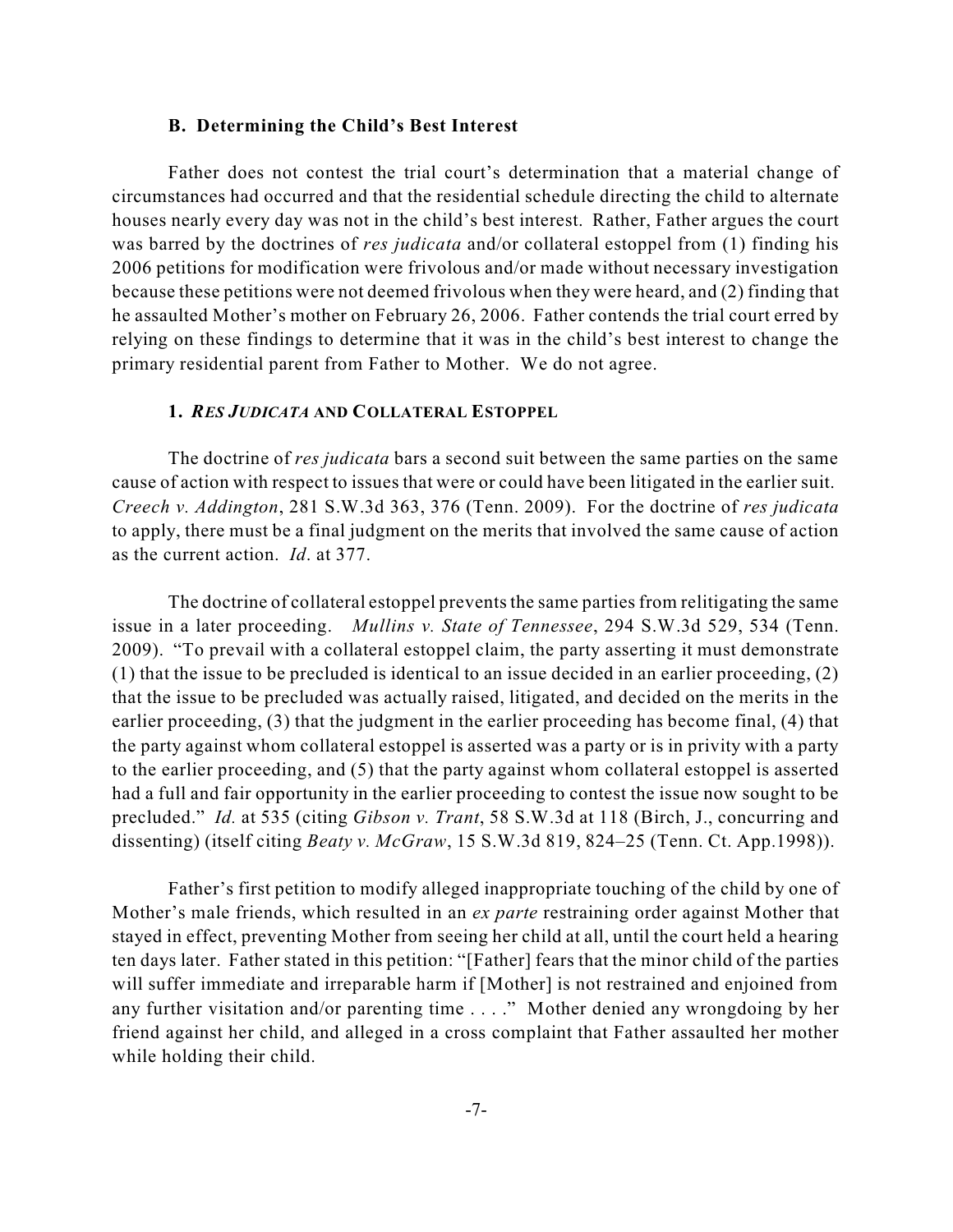The court dismissed the restraining order "with no finding of wrong doing on the part of [Mother], but with the stipulation by both parties that neither [Father] or [Mother] shall have overnight visitation with third parties other than relatives pending further orders of the Court." The court did not enter a final order at this time with respect to any issue raised in Father's petition, but reinstated its earlier parenting plan. The court's order does not reflect that it considered Mother's allegation of Father's assault on her mother in ruling on Father's petition.

In his second petition to modify Father repeated his earlier allegation of inappropriate touching. Father also alleged Mother was taking illegal drugs. Father stated: "[Father] fears that if the Court does not take appropriate action modifying the prior orders of custody and requiring some supervision in [Mother's] parenting time until such time as she can correct her bad behaviors and adequately prove to this Court that she is no longer making these bad choices in her care of the minor child, that the child will suffer immediate and irreparable harm, if [Mother] is not restrained and enjoined from having any further contact with her or having any other contact that is not supervised pending further orders of this Court."

As with his first petition to modify, Father again sought a restraining order, which the court ordered after holding an *ex parte* hearing. This restraining order prevented Mother from seeing her child unsupervised until the results of the drug tests the court ordered Mother and Father to take came back negative. Mother denied any wrongdoing, denied taking any illegal drugs, and the results of the drug tests showed Mother had not in fact taken any illegal drugs as Father alleged. Following the hearing on Father's second petition, the court found Father did not carry his burden of proof showing Mother had used illegal drugs, and accordingly dismissed the restraining order it had earlier issued *ex parte*. The court reinstated the parenting plan "until further action by this Court."

The main purposes of the *res judicata* and collateral estoppel doctrines are to prevent inconsistent or contradictory judgments, conserve legal resources, and protect litigants from having to defend multiple lawsuits involving the same facts. *Creech*, 281 S.W.3d at 376 (citing *Sweatt v. Tenn. Dep't of Corr*., 88 S.W.3d 567, 570 (Tenn. Ct. App. 2002). "In the absence of an express direction of the court to the contrary, a judgment that disposes of only some of the claims, issues, or parties is not a final judgment and is subject to revision by the court at any time before the entry of a final judgment adjudicating all claims and the rights and liabilities of all parties." *Creech*, 281 S.W.3d at 377; Tenn. R. Civ. P. 54.02.

Prior to the trial court's order from which Father appealed, Mother did not allege and the court did not find Father's first two petitions were made without necessary investigation. Moreover, the language the court used in its orders dated March 30 and November 2, 2006 makes it clear that the orders were not final orders as they must be for the doctrines of *res*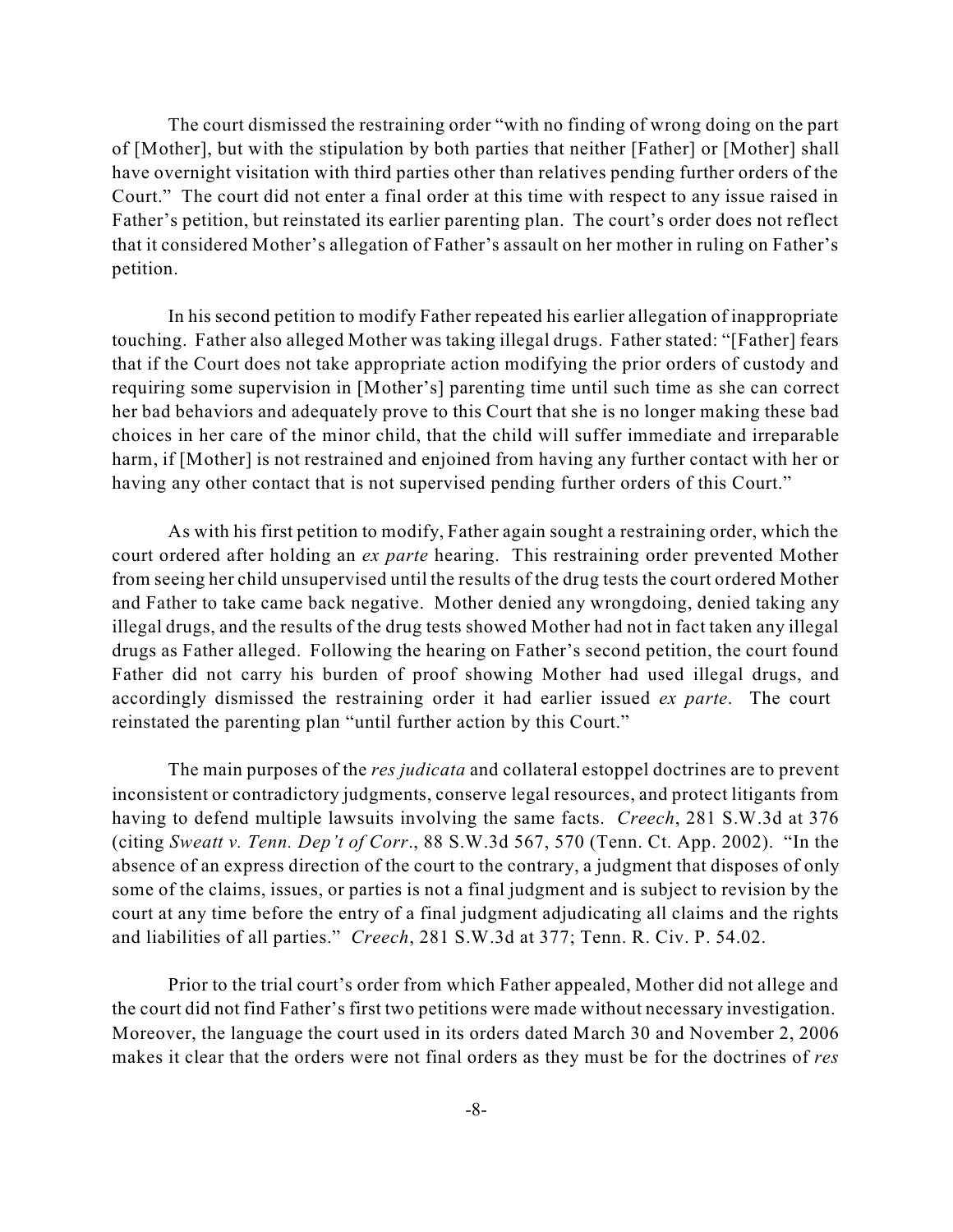*judicata* or collateral estoppel to come into play. We therefore conclude the court was not prevented by either*resjudicata* or collateral estoppel from finding (1) Father's petitions filed on March 20, 2006 and September 21, 2006 were frivolous and/or made without necessary investigation or (2) Father assaulted Mother's mother on February 26, 2006. We further conclude the court was entitled to rely on these findings to determine whether it was in the child's best interest to change the primary residential parent from Father to Mother.

# **2. EVIDENCE SUPPORTING COURT'S FINDINGS**

Next we will consider whether the evidence supported the trial court's finding that Father's three petitions were filed without necessary investigations. In the first petition he filed in March 2006 Father alleged material changes of circumstances warranting Father's being awarded permanent custody of the child. Specifically, Father alleged Mother was living with another man, and that this man touched their child inappropriately. Upon questioning by Mother's lawyer, Father testified as follows:

- Q: Now, in that petition the second petition you allege that she lived with a man named Larry?
- A: Did I say she lived with him or that it was her boyfriend?

. . . . .

Q: Okay, so you did allege in this petition that she did live with a man named Larry?

# A: Yes.

- Q: You didn't have any proof of that?
- A: Not that you would call proof, no, ma'am.
- Q: You didn't investigate that, did you?
- $A:$  I tried, but . . . .
- Q: How did you try; what did you do?
- A: Well, I tried to find out where she was staying at; she was staying at her mother's house then. But I couldn't prove that anybody was staying in that house.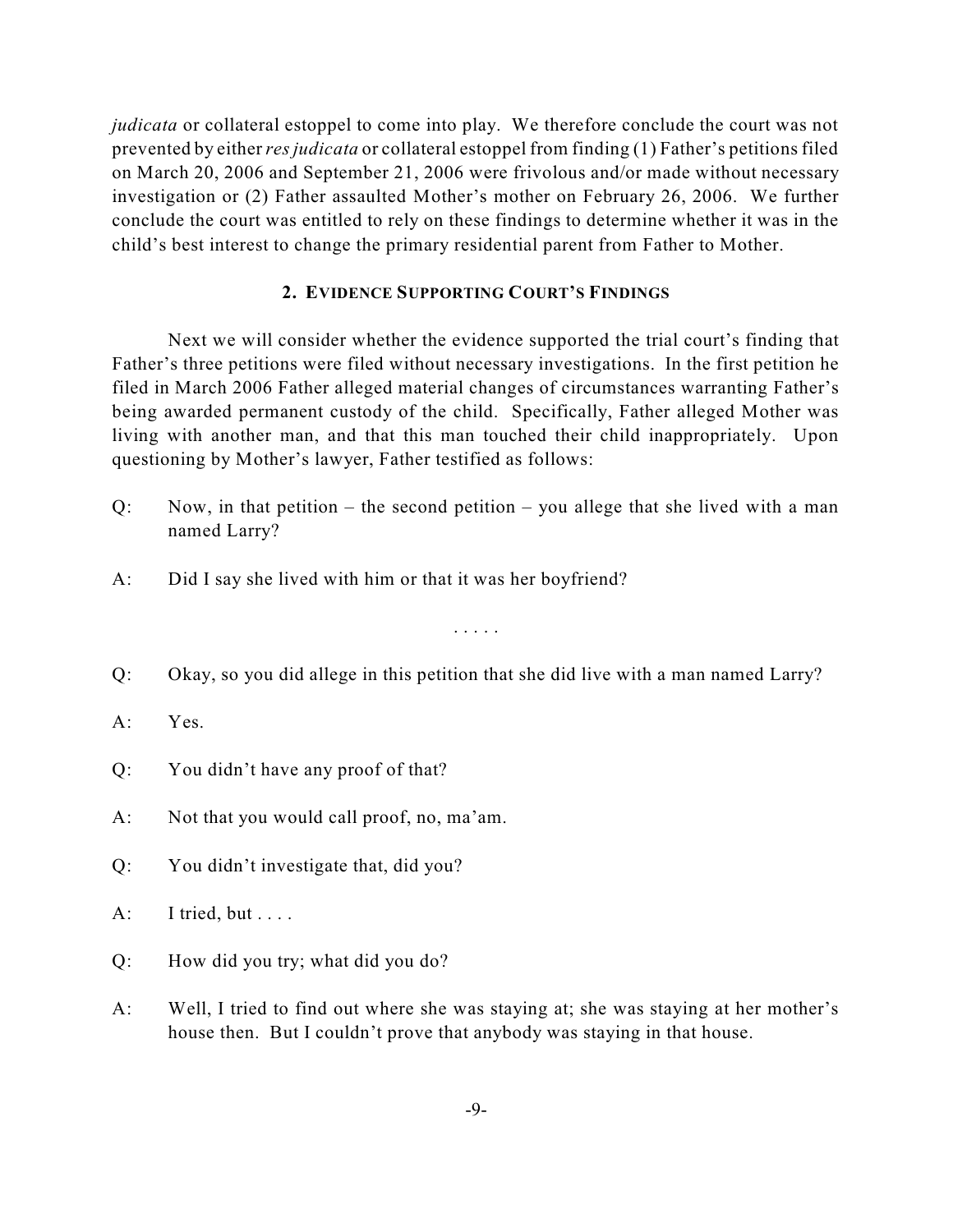- Q: So you had asked where she was living and she told you she was living with her mother?
- A: Yes, she told me she was living with her mother. Her mother said she was living with her.
- Q: And her mother corroborated that?
- A: Yes.
- Q: And yet you allege in this petition that she is living with a man named Larry.
- A: Yeah, I thought he stayed there, yes.

. . . . .

- Q: Well, did you ever ask Larry if he was living there?
- A: No, ma'am, I never even talked to the guy.
- Q: And you didn't ask Ms. Payne or Ms. Sexton if he was living there? You didn't ask them, did you?
- A: No, ma'am.
- Q: So because his truck was there sometimes when you were there, you were willing to swear in a petition that he was living there, that she was living with him, correct?
- A: Well, yes.
- Q: You really didn't adequately investigate that, did you?
- A: I don't guess I did.

With respect to Father's allegation that Mother's friend touched their child inappropriately, Father testified not only that he had no proof of this allegation, but that before filing his petition Father knew that neither the child's pediatrician nor the psychologist who saw her had any reason to believe the child had been molested in any way.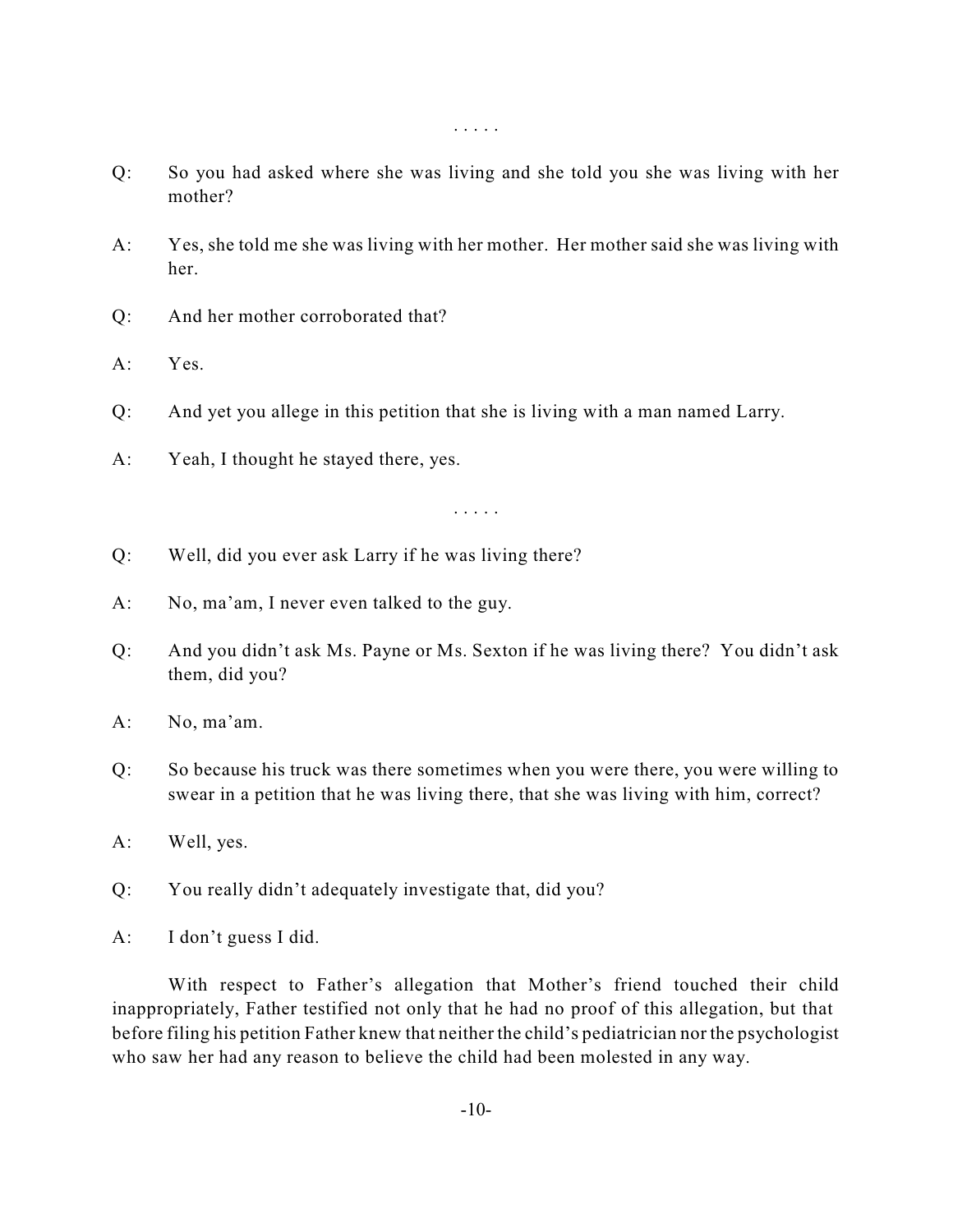In the petition he filed in September 2006, Father alleged material changes in circumstances warranted the court's enjoining Mother from further contact with the child unless her contact was supervised. In this second petition Father repeated the allegations he had included in his first petition, about which he had no proof, and he added the allegation that Mother was taking illegal drugs. Upon questioning by Mother's attorney, Father testified that he had not witnessed Mother using drugs, he did not ask Mother whether she was using drugs, he did not ask Mother's mother, where she was living at the time, whether she was using drugs, and he did not ask any of Mother's friends whether she was using drugs before filing this petition.

Father's testimony was unequivocal that he did nothing to investigate whether or not Mother was using drugs before he filed the September 2006 petition seeking Mother's time with the child to be terminated unless she were supervised. As a result of Father's September 2006 petition, however, before the court held a hearing in which Mother was permitted to participate, the court issued a restraining order following an *ex parte* hearing that prevented Mother from seeing her child at all for nearly an entire month.

In the petition he filed in September 2008 Father again alleged material changes in circumstances warranted the court's reducing Mother's parenting time. Once again Father repeated the allegations he had made in his first two petitions, about which he had no more proof than he had when he filed the earlier petitions. However, in this petition Father added a new allegation: that Father was afraid Mother would move their child to a school that was closer to Mother's residence if the court did not reduce Mother's time with the child. Upon questioning by Mother's lawyer, however, Father testified he had not investigated whether Mother had any plans to move the child to a different school:

- Q: Now, you also allege in your complaint that Ms. Payne, on numerous occasions, has told you that she wants [the child] to attend Cumberland County schools?
- A: Yes, she did say that.
- Q: On how many occasions?
- A: I don't know . . . maybe four or five.
- Q: Four or five times, she has told you that she wanted [the child] to attend a Cumberland County school?
- A: Yes, she did before she ever started going to school.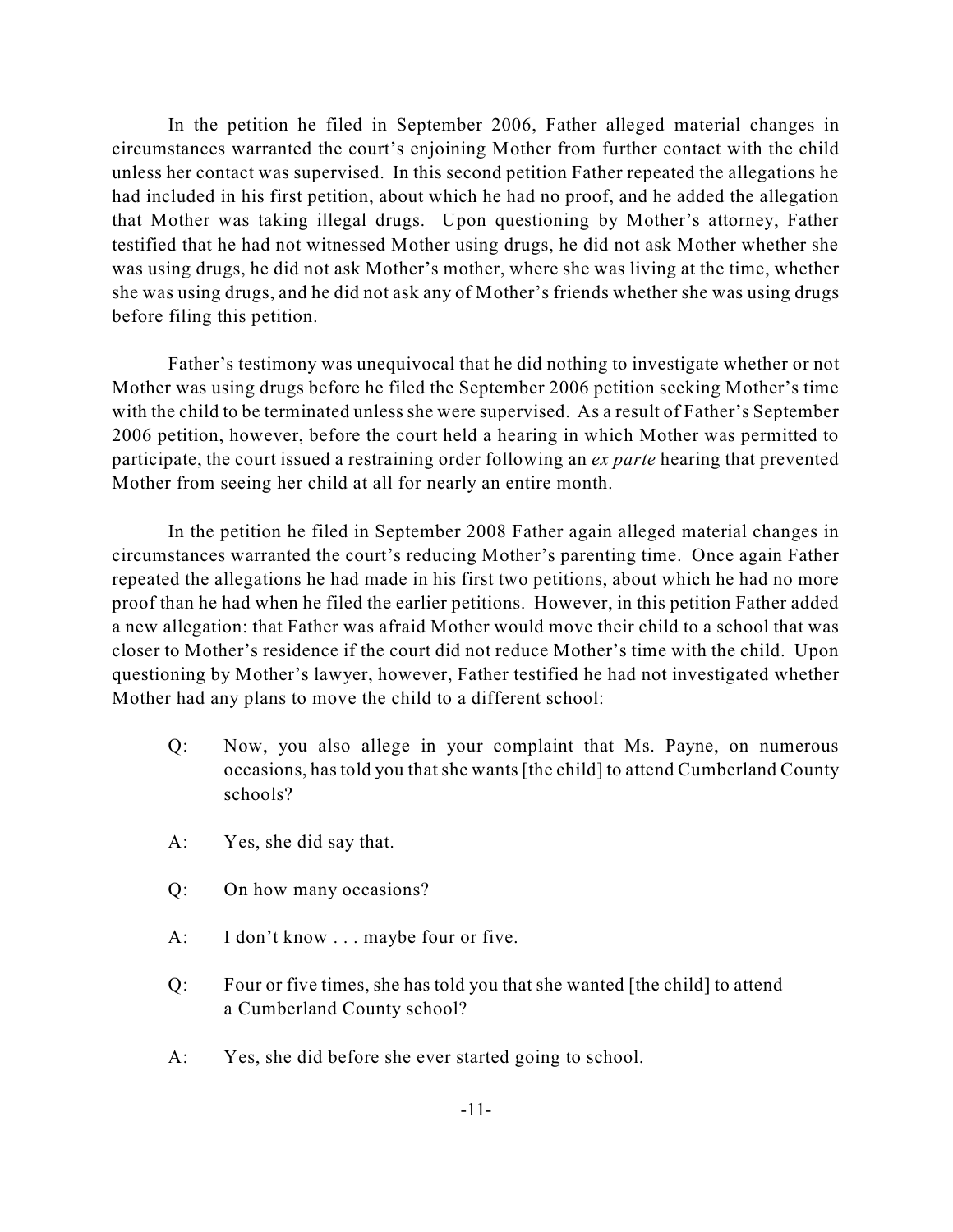- Q: But you just testified on direct when Ms. Simmons was questioning you, you just testified that she has never tried to enroll her anywhere else?
- A: No she has never, no.
- Q: Okay, well, your petition also alleges that you fear that she is going to move [the child]?
- A: Yes, I thought they might.
- Q: Why do you fear that?
- A: Well, it would be easier for them. I mean, they live in Cumberland County. It's closer to take her to school and everything.
- Q: But why do you fear that they would move her? What reason do you have to "fear" that they would move her?
- A: Because I thought that was where they wanted her to go to school.
- Q: Well, you knew that that was where they wanted her to go to school, right?
- $A \cdot Y$ es
- Q: But they've never tried to change her school, have they?
- A: No, not that I know of.
- Q: They've never threatened to change her school, have they? Kyndra has never threatened to change [the child's] school, has she?
- A: Not directly to me, no.
- Q: And as you testified when Ms. Simmons was questioning you, she has cooperated fully with South Fentress; she has not objected when you enrolled her?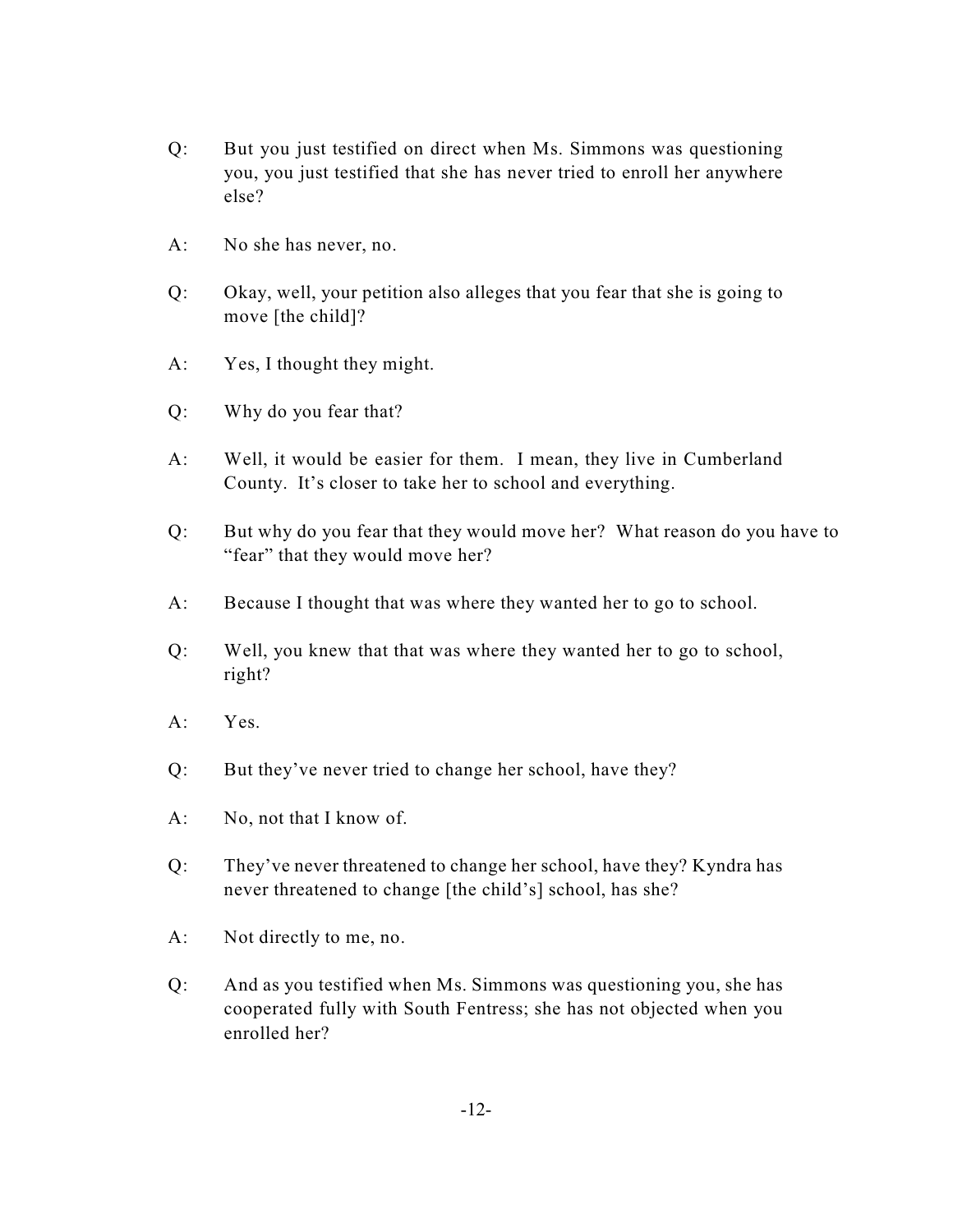A: Not to me, no, ma'am.

The hearing on Father's third petition was held in August 2009, after the child had attended South Fentress for a full year without any attempt by Mother to change the child's school.

Based on the evidence presented at the hearing in August 2009, we conclude the evidence does not preponderate against the trial court's finding that Father filed each of the three petitions seeking to modify Mother's parenting time without undertaking necessary investigation and that they were frivolous. Therefore, the court was not precluded from relying on these findings in its consideration of the child's best interest in deciding whether to name Mother the primary residential parent.

Both Father and Mother agreed that transporting the child back and forth every day is not in her best interest, especially now that she is of school age. They agreed that the parenting plan had to be altered in some way to provide more stability in the child's day to day life. One of the factors trial courts are to consider in determining a child's best interest is the willingness and ability of each parent to facilitate and encourage a close and continuing relationship between the child and the other parent. Tenn. Code Ann. §36-6-404(b)(3). The trial court was reasonable in concluding Father was not facilitating the child's relationship with Mother by filing petitions to limit her time with the child when Father had no basis for the assertions he made in the petitions.

Accordingly, we conclude the trial court's decision to name Mother the primary residential parent was reasonable and supported by a preponderance of the evidence.

# **C. MOTHER'S ATTORNEY'S FEES**

Mother contends the trial court erred by failing to award her the attorney's fees she has incurred defending each of the three petitions to modify her visitation with the child. She also seeks the attorney's fees she incurred in defending Father's appeal of the trial court's order naming Mother the primary residential parent. We agree. Mother is entitled to her attorney's fees pursuant to Tenn. Code Ann. §36-5-103(c), which provides:

The plaintiff spouse may recover from the defendant spouse . . . reasonable attorney fees incurred in enforcing any decree for alimony and/or child support, or in regard to any suit or action concerning the adjudication of the custody or the change of custody of any child, or children, of the parties, both upon the original divorce hearing and at any subsequent hearing, which fees may be fixed and allowed by the court, before whom such action or proceeding